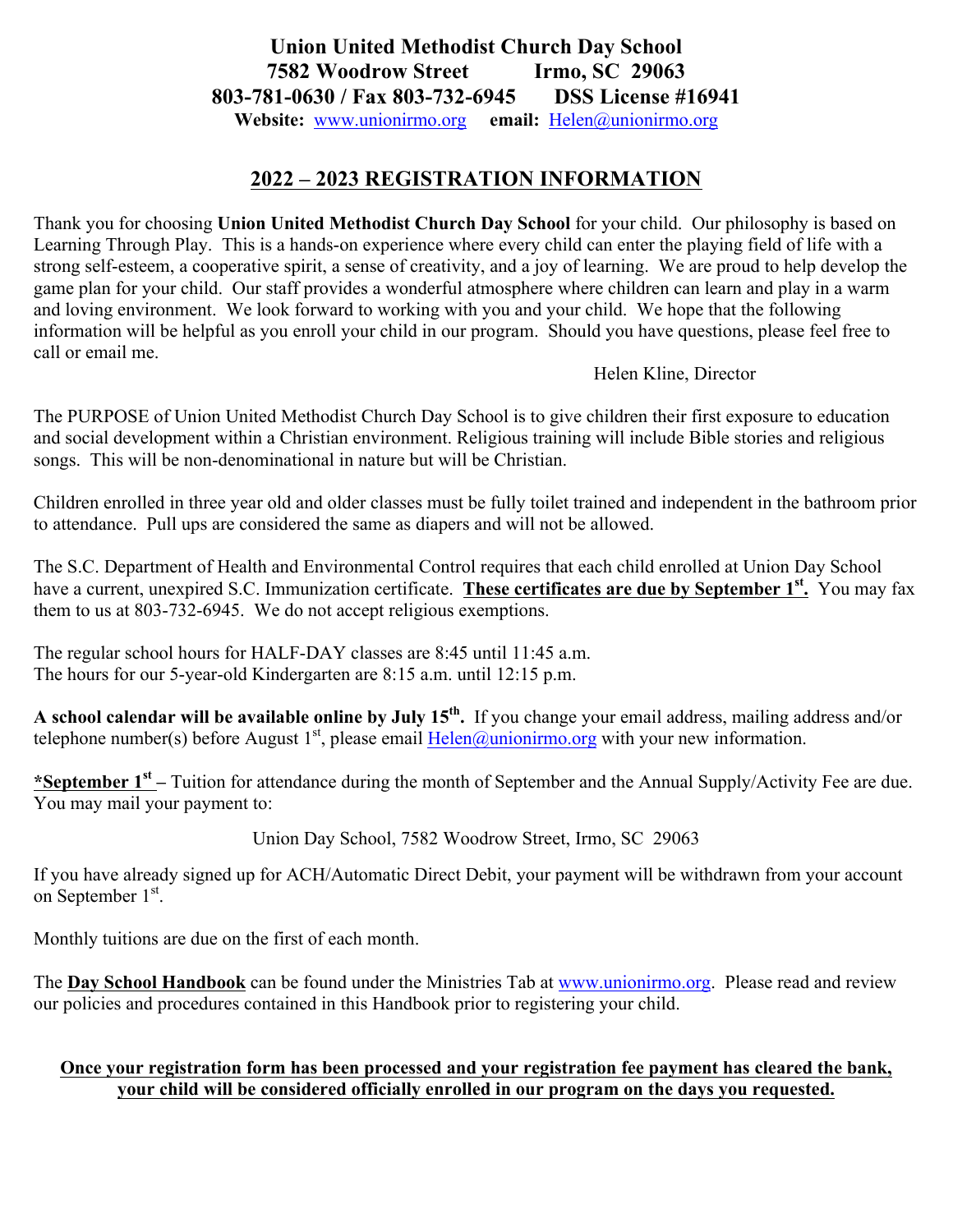|                                    |                                                                                                                                                                                                                                | For office use only                                                                                                                                                                                                                                     |  |
|------------------------------------|--------------------------------------------------------------------------------------------------------------------------------------------------------------------------------------------------------------------------------|---------------------------------------------------------------------------------------------------------------------------------------------------------------------------------------------------------------------------------------------------------|--|
|                                    | <b>Union United Methodist Church Day School</b>                                                                                                                                                                                |                                                                                                                                                                                                                                                         |  |
| <b>HALF-DAY PROGRAM</b>            | Check#<br>Paid \$<br>Room <u>____</u>                                                                                                                                                                                          |                                                                                                                                                                                                                                                         |  |
| 7582 Woodrow Street Irmo, SC 29063 |                                                                                                                                                                                                                                |                                                                                                                                                                                                                                                         |  |
| 803-781-0630 / FAX: 803-732-6945   |                                                                                                                                                                                                                                |                                                                                                                                                                                                                                                         |  |
| www.unionirmo.org                  |                                                                                                                                                                                                                                |                                                                                                                                                                                                                                                         |  |
|                                    | $2022 - 2023$ School Year                                                                                                                                                                                                      |                                                                                                                                                                                                                                                         |  |
| <b>Class Applied For:</b>          | <b>Birth Dates</b>                                                                                                                                                                                                             | My Child's Birth Date is:                                                                                                                                                                                                                               |  |
| 4-year-olds                        | Sept. 2, 2017 – Sept. 1, 2018                                                                                                                                                                                                  |                                                                                                                                                                                                                                                         |  |
| <b>Days Per Week</b>               | <b>Monthly Tuition</b><br><b>Annual Supply/Activity Fee</b>                                                                                                                                                                    |                                                                                                                                                                                                                                                         |  |
| Mon. – Thurs.                      | \$215.00<br>\$145.00                                                                                                                                                                                                           |                                                                                                                                                                                                                                                         |  |
|                                    |                                                                                                                                                                                                                                |                                                                                                                                                                                                                                                         |  |
|                                    |                                                                                                                                                                                                                                |                                                                                                                                                                                                                                                         |  |
| Mon. – Fri.                        | \$245.00<br>(All classes are subject to change due to needs.)<br>A NON-REFUNDABLE REGISTRATION FEE OF \$150.00 MUST ACCOMPANY THIS FORM.                                                                                       | \$160.00                                                                                                                                                                                                                                                |  |
|                                    | (Registration Fee for Members of Union UMC is discounted to \$100.00)<br>Prepayment of September tuition is due by August 1, 2022 for all children enrolled in a four-year-old<br>class. This payment is non-refundable.       | (Siblings will be half price.)                                                                                                                                                                                                                          |  |
| <b>Child's Full Name</b>           |                                                                                                                                                                                                                                |                                                                                                                                                                                                                                                         |  |
| First                              | Middle<br>Last                                                                                                                                                                                                                 | (Name child goes by)                                                                                                                                                                                                                                    |  |
|                                    |                                                                                                                                                                                                                                | <b>Phone</b>                                                                                                                                                                                                                                            |  |
| <b>Address</b><br>(street)         | (city)<br>(zip)                                                                                                                                                                                                                |                                                                                                                                                                                                                                                         |  |
|                                    | Previous Union Teacher or Preschool<br><u>December 2008</u> Current Carpool #                                                                                                                                                  |                                                                                                                                                                                                                                                         |  |
|                                    |                                                                                                                                                                                                                                |                                                                                                                                                                                                                                                         |  |
|                                    | Parent's Email Address have a series of the contract of the series of the contract of the contract of the contract of the contract of the contract of the contract of the contract of the contract of the contract of the cont |                                                                                                                                                                                                                                                         |  |
| <b>Mother</b><br>(Name)            | ame) (Employer)                                                                                                                                                                                                                | (Work/Cell Phone)                                                                                                                                                                                                                                       |  |
|                                    |                                                                                                                                                                                                                                |                                                                                                                                                                                                                                                         |  |
|                                    | $\frac{\text{Father}}{\text{(Name)}}$ (Employer)                                                                                                                                                                               | (Work/Cell Phone)                                                                                                                                                                                                                                       |  |
|                                    | Emergency Contact (other than parents)<br><u>Emergency Contact (other than parents)</u>                                                                                                                                        | M/F<br>(circle)<br><u> The Communication of the Communication of the Communication of the Communication of the Communication of the Communication of the Communication of the Communication of the Communication of the Communication of the Commun</u> |  |
|                                    | Special Problems (medical, social, physical, etc.)<br><u>Special Problems</u> (medical, social, physical, etc.)                                                                                                                |                                                                                                                                                                                                                                                         |  |
|                                    | Siblings (Names and ages) Church Members at (Church name & denomination)                                                                                                                                                       |                                                                                                                                                                                                                                                         |  |

| <b>Date</b><br><b>Parent Signature</b> |
|----------------------------------------|
|                                        |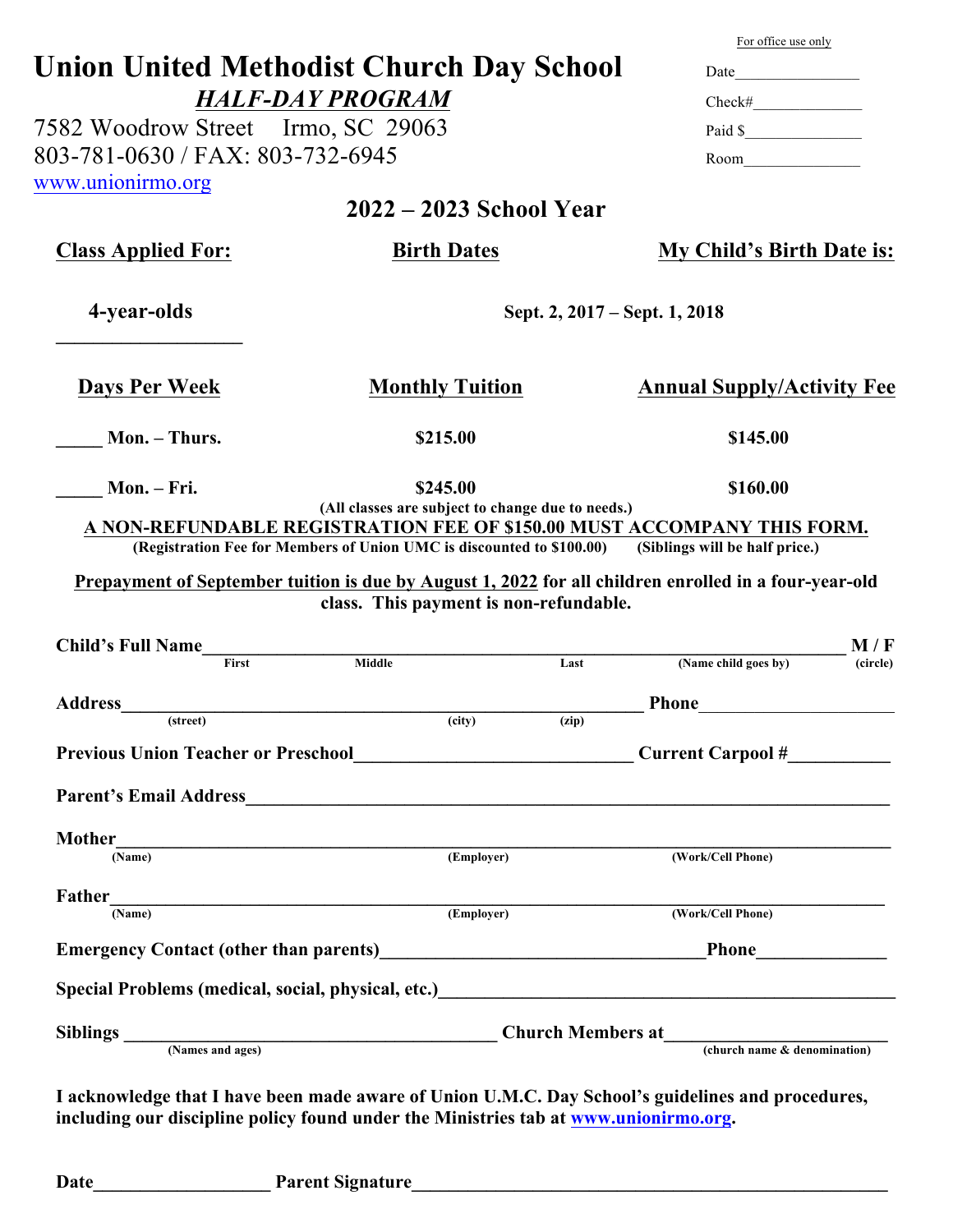## **EARLY BUNCH 2022 – 2023**

**Early Bunch** is an early morning (before school) extended care program for children enrolled in a three, four or five year old class. During this time, your child will have play/activities supervised by our regular staff.

**Early Bunch** begins at 7:30 a.m. and ends at 8:45 a.m. when children go to their regular classrooms. There will not be carpool drop-off for **Early Bunch**. **Please enter through the back doors of the Wesley Center** and walk your child to the **Early Bunch** teacher anytime after 7:30 a.m. to sign them in. **Early Bunch** will meet in Room 9 of the Wesley Center.

YOUR CHILD SHOULD HAVE ALREADY EATEN BREAKFAST PRIOR TO THEIR ARRIVAL AT EARLY BUNCH OR SCHOOL.

Fill out the registration form below to be on the **regular/permanent Early Bunch** list.As part of our regular/permanent list, your child will attend on the same days of the week each month and they must be in school on those days.

**Early Bunch** costs **\$25** for each day of the week enrolled for each month. The full month's fee for each day enrolled will be **payable with the monthly tuition, for attendance September through May,** regardless of the number of days attended. Please note that any student whose account has a balance due for tuition or other fees for the current month will not be allowed to attend until the account is paid up to date or payment arrangements have been made with the Director.

**Early Bunch** drop-ins are accepted as space permits. Drop-in cost is \$10.00 per day. To reserve a drop-in space, please call the Kindergarten office or leave a message on our voice mail. Once you have reserved a drop-in space, payment will be expected by that day for this reservation even if your child does not attend.

**Early Bunch** will meet **each regular school day.**

.

|                                     |                             | (Please keep this part for your information)                                                                    |                      |         |
|-------------------------------------|-----------------------------|-----------------------------------------------------------------------------------------------------------------|----------------------|---------|
|                                     |                             | (Please detach and return this completed form to the Kindergarten office)                                       |                      |         |
|                                     |                             | $2022 - 2023$<br><b>EARLY BUNCH REGISTRATION</b>                                                                |                      |         |
| Child's Name                        |                             |                                                                                                                 | Regular Class Room # |         |
| Mondays                             | Tuesdays                    | Wednesdays                                                                                                      | Thursdays            | Fridays |
| policies on attendance and payment. |                             | Please register my child to attend <b>Early Bunch</b> on the days indicated above. I have read and agree to the |                      |         |
| <b>Signed</b>                       | (parent/guardian signature) |                                                                                                                 | Date                 |         |